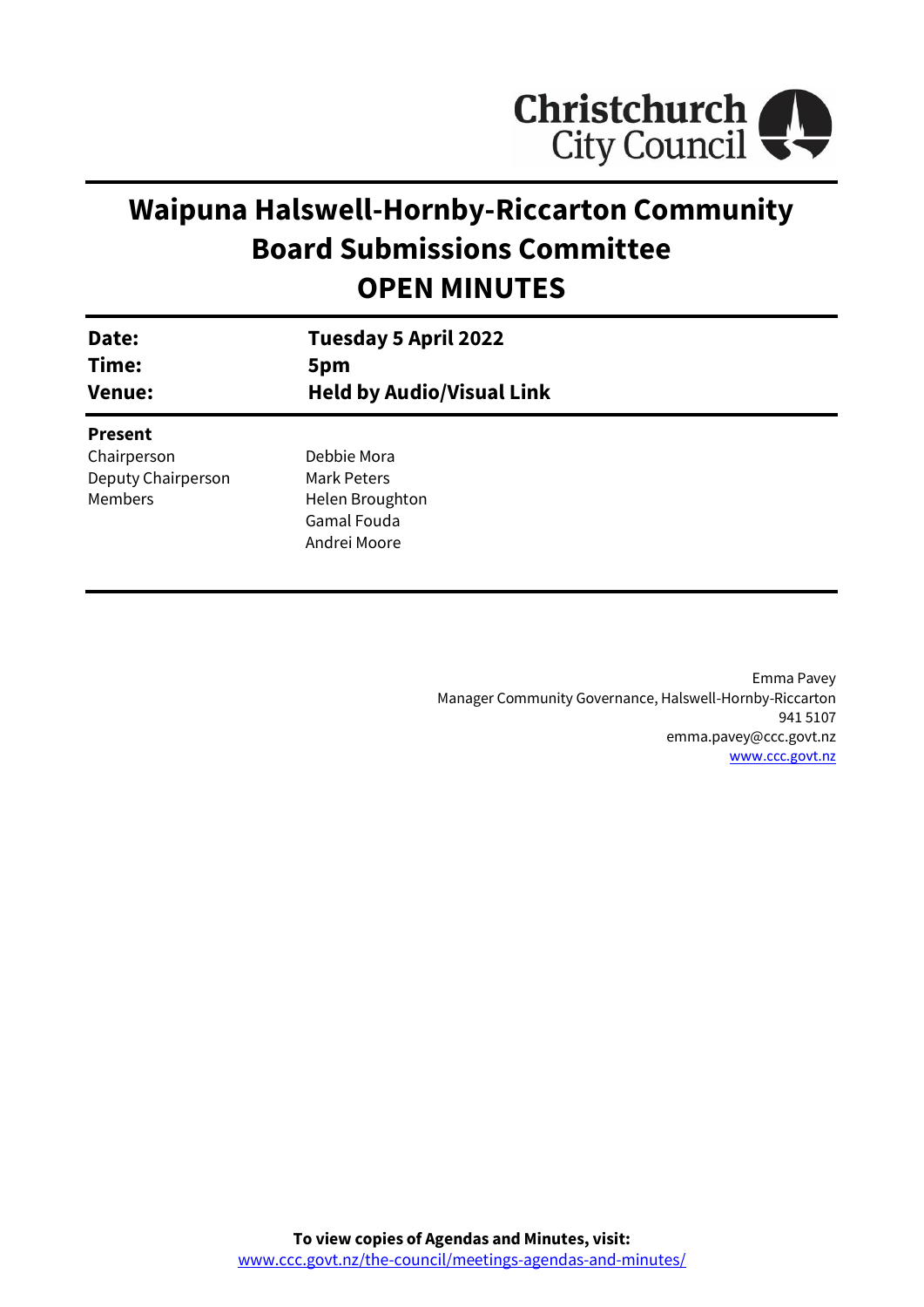

# **Part A Matters Requiring a Council Decision**

**Part B Reports for Information**

# **Part C Decisions Under Delegation**

**Secretarial Note:** It is noted that this meeting was held via audio/visual link on the Zoom platform due to the country being under COVID-19 Protection Framework (the Traffic Alert System Red) on the date the meeting was scheduled. These minutes provide a written summary of the meeting proceedings.

The Chairperson opened the meeting and notified members that the meeting was being publicly livestreamed on YouTube and that the recording would be kept online for future viewing.

# **1. Apologies Ngā Whakapāha**

The Chairperson called for apologies. Gamal Fouda advised that he needed to leave the meeting at 6.20pm so wished to make an apology for possible early departure.

The Chairperson moved that the apology from Gamal Fouda for possible early departure be accepted. The motion was seconded by Mark Peters. Following invitation from the Chairperson there was no debate on the item, and the motion was put to the vote and was declared carried. **Committee Resolved HRSC/2022/00001**

That the apology received for possible early departure from Gamal Fouda, be accepted.

Debbie Mora/Mark Peters **Carried**

# **2. Declarations of Interest Ngā Whakapuaki Aronga**

The Chairperson called for any declarations of interest. There were no declarations of interest recorded.

# **Suspension of Standing Orders**

Helen Broughton moved that Standing Orders 17.5 - Members may speak only once and 18.1 - (Temporarily Suspension of Standing Orders), the following Standing Orders be suspended to General procedure for speaking and moving motions be suspended to enable a freer and frank discussion. The motion was seconded by Gamal Fouda and on being put to the vote was carried unanimously.

#### **Committee Resolved HRSC/2022/00002**

That pursuant to Standing Order 3.5 (Temporary Suspension of Standing Orders), the following Standing Orders be suspended to enable informal discussion regarding Agenda Item 3:

17.5 Members may speak only once

18.1 General procedure for speaking and moving motions.

Helen Broughton/Gamal Fouda **Carried**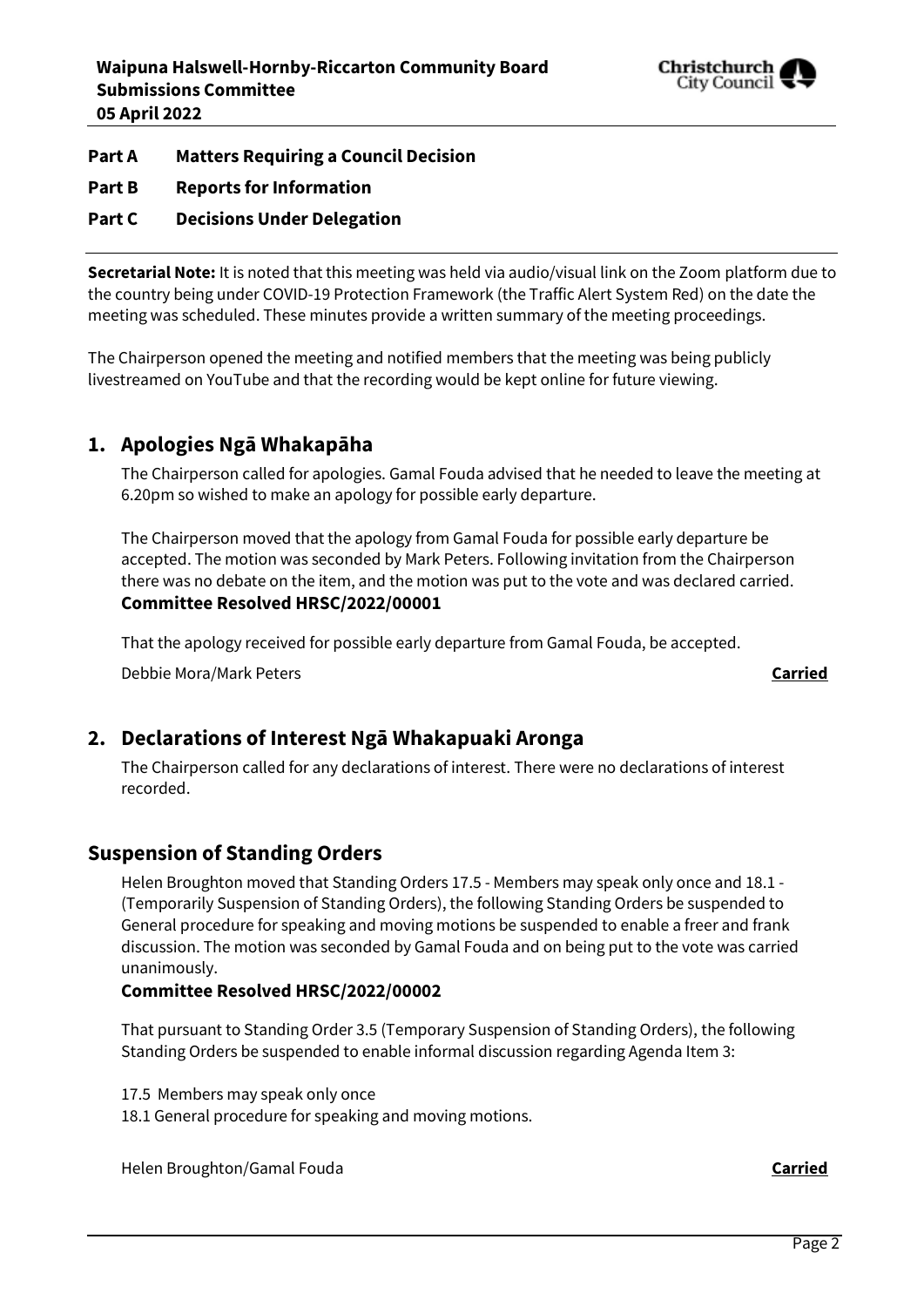

# **3. Draft Annual Plan 2022-23**

#### **Board Comment**

It was clarified that the Board has had a Briefing on the Draft Annual Plan 2022-23 and has informally discussed its contents.

It was noted that the Council's Long Term Plan 2021-31 was put into place last year and that as this will be the first Annual Plan since it should be seen as an opportunity to seek to tweaks rather than major changes.

The Community Board Adviser was in attendance and spoke to the report and answered questions.

The Committee noted the new general rate differential proposed for vacant central city and agreed that this could encourage owners to develop vacant areas as well as help to offset the increase of residential rates.

The Committee discussed how hard it has been for the Council to balance the costs of maintaining the city and continuing development in the current climate while keeping rates at an affordable level. It was noted, however, that many residents are currently suffering financially and this should be recognised with additional support for payment of rates such as payment schemes, deferral etc.

The Committee agreed to support the proposed change to the Revenue and Financing Policy to enable the Council to require financial contributions from developers to fund related Council works, if it chooses to do so in future after appropriate consultation. It decided to recommend that development contributions be spent in growth areas where they are most needed and to point out the need for contributions to being used when new developments go in, so that the necessary supporting infrastructure such as roading changes such as the planned intersection improvements at Milns/Sutherlands/Sparks Road are made at the same time and maintenance is carried out.

In terms of the proposed changes to revenue, spending and borrowing under the Draft Plan the proposal for the new swimming pool at Edgeware was noted but it was agreed that this should be left as a matter for the Council to decide and it should not be commented on in the Board's submission. It was agreed that support would be indicated for the inclusion of 1.8 million dollars for implementation of the Government's Resource Management (Enabling Housing Supply and Other Matters) Amendment Bill.

The additional revenue of 1.9 million dollars from disposal surplus property identified in the draft plan was discussed and it was noted that the Board supported disposals in principle in its submission on the Long Term Plan but not disposal of property for which there is or could be a current or future community use. It was noted that the property at 151-3 Gilberthorpes Road is included in the list of properties for disposal but the Board has become aware that there are now a number of potential community uses being put forward for these premises. It was agreed that the Board should suggest that the disposal of this property be revisited.

The Committee noted that the Plan does not provide for advancement road improvements to the intersection of Milns/Sutherlands/Sparks Road that are currently programmed for beyond 2025. It was noted that a retirement village is currently being constructed in close proximity and it was agreed that the intersection improvements are critical for the safety of all pedestrians, cyclists, and vehicles using the intersection and that the work should be done at the same time as Sparks Road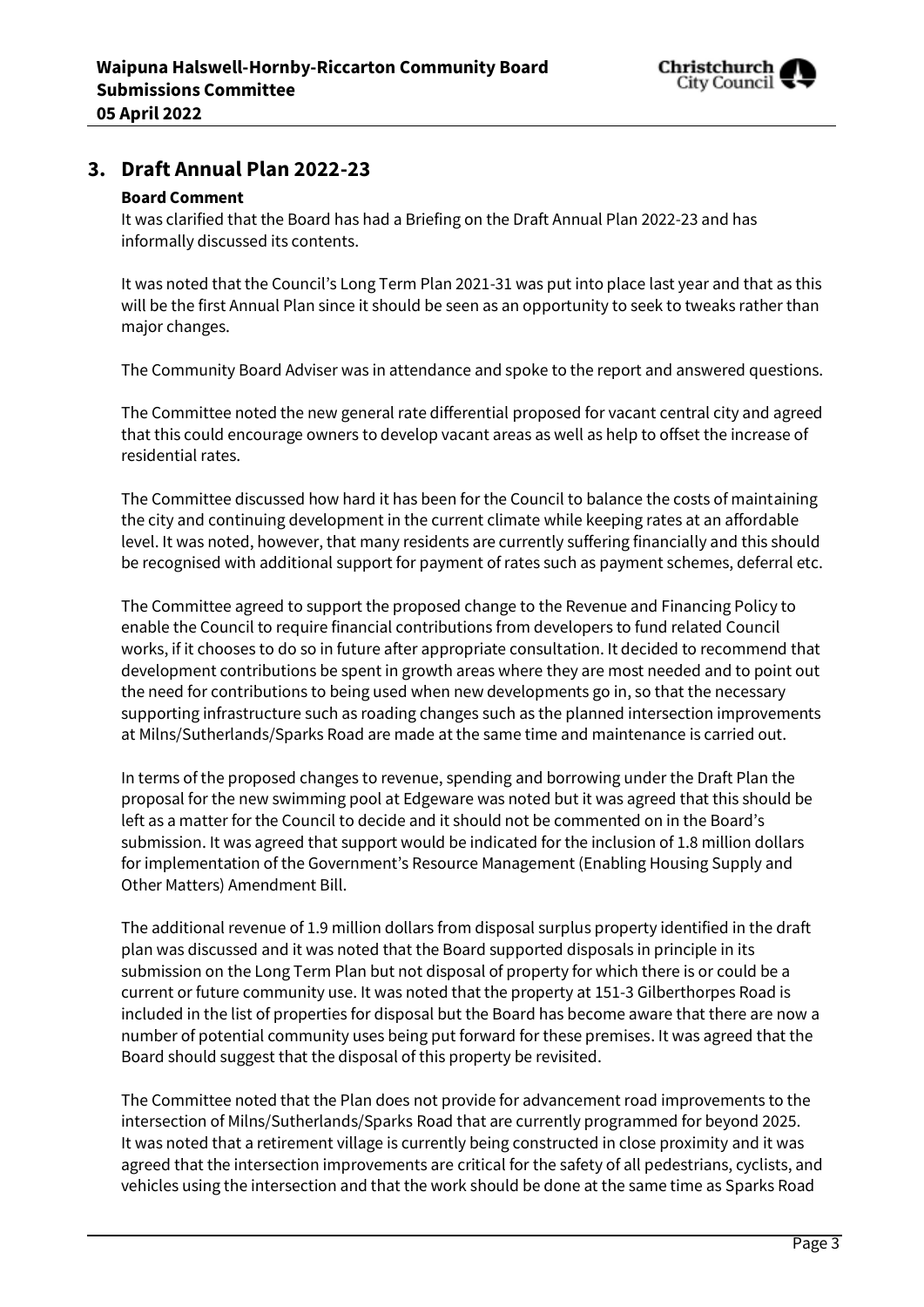

improvements that are scheduled for this year. It was decided that the Board's submission should seek to have the improvements completed in the 2022-23 financial year.

There was discussion about the longstanding flooding issues in Goulding Avenue, Hornby that were expected to be addressed out of the current years funding but have not been to date and it was agreed that the submission should asked for provision to address this problem without delay.

It was noted that the construction of the South Express Major Cycleway through Hei Hei is to be brought forward and it was agreed that the Board's submission should point out the need for work to improve the safety of the Waterloo/Gilberthorpes Roads intersection to be done at the same time.

Members discussed residents' views about a fenced dog park in the Halswell area. It was noted that this project is a priority in the Community Board Plan but that Long term funding is not available until Financial Year 2031 although it was previously scheduled for the 2025 Financial Year. It was agreed that the Submission should ask to have this project advanced.

Members agreed to seek provision for the retention of the Upper Riccarton War Memorial Library site as an ongoing war memorial.

There was a discussion of local residents' desire to have the deteriorated Templeton Park playground earlier than currently programmed in the 2026/27 financial year. It was agreed to support the advancement of this project to the 2022-23 financial year.

It was noted that the Community Board Plan identifies revitalisation of Sockburn assets as a Board priority and that although the former Sockburn Service Centre and outbuildings have now been demolished, the rehabilitation of Sockburn Park and its restoration for use by the local community still needs to be completed. There was concern expressed that more than fifteen years after the swimming pools were decommissioned, the removal of damaged pools from Sockburn Park has not yet taken place. It was agreed that the Board submission would seek provision for this work to be completed as part of the Annual Plan.

It was noted that Amyes Road / Springs Road has been identified as a medium high-risk intersection in Christchurch. Its upgrade is included in the Long term Plan Project 60099 that aims to improve safety and reduce death and serious injury crashes at this intersection and also Awatea Road / Springs Road intersection and includes a signalisation of both intersections as a staggered T-intersection. The project originally proposed prior to the earthquakes is not now programmed to start until 2025. Members agreed that this work needs to done earlier that currently scheduled as it is in a fast growing area both in terms of development and intensification. It was recognised that the funding is significant and its advancement will likely require deferment of another project but members agreed that this is important safety work while other projects scheduled to commence sooner could be seen in the category of "nice to have". Project 18371 Gloucester St (Manchester to Colombo) improvement was referred to as an example of this category of projects.

A member pointed out that Seton Street in Riccarton is likely to be renewed as part of the Christchurch Regeneration Acceleration Fund (CRAF) programme and that Kyle Street is a similar short street in need of a renewal. It is the location of The National Institute of Water and Atmospheric Research (NIWA) office. The Board would like to see renewal of Kyle Street at the same